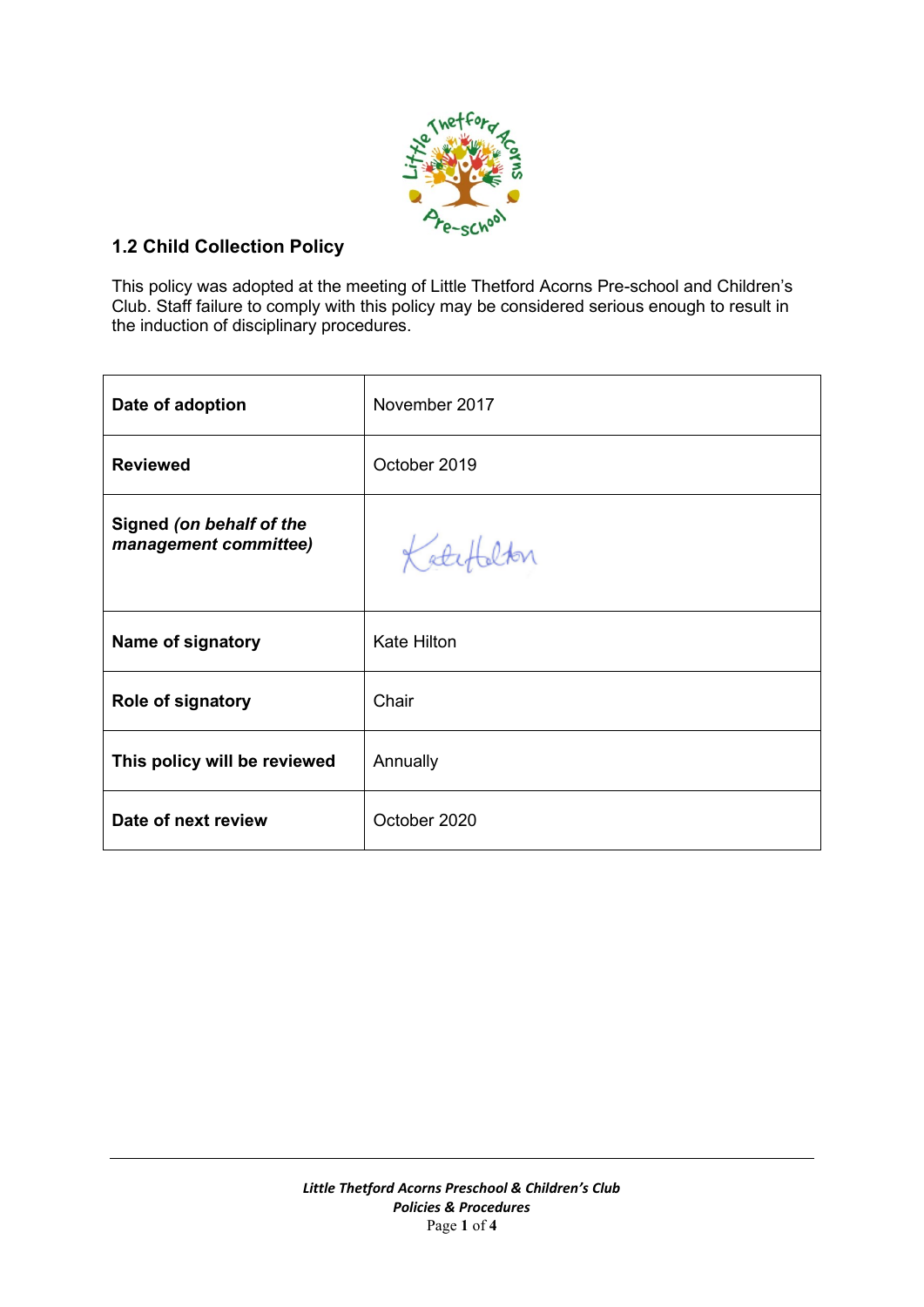# **1.2 Child Collection Policy**

### **Safeguarding and Welfare Requirement: Child Protection**

Providers must have and implemented a policy, and procedures, to safeguard children.

#### **Policy statement**

We ensure that all children are looked after in a safe and caring environment, it is our priority and our 'duty of care' to ensure that children are safe at all times when in our care. We therefore ensure that we have procedures in place to ensure a safe and secure handover from our staff to a child's parents/carers or an authorised person at the end of the session or day.

In the event that a child is not collected by an authorised adult at the end of a session/day, we put into practice the agreed procedures detailed in policy 1.4 – Uncollected Child. These procedures ensure the child is cared for safely by experienced and qualified practitioners who is known to the child.

We inform parents/carers of our procedures so that, if they are unavoidably delayed, they will be reassured that their child will be properly cared for.

#### **Procedures**

- Parents and carers of children starting at the setting are asked to provide specific information which is recorded on our registration form, including –
	- Home address, telephone number and mobile number if parents do not have a telephone, an alternative number must be given, perhaps a neighbour's or close relative.
	- The Place of work of both parents, address and telephone number (if applicable).
	- Mobile phone number (if applicable).
	- At least 2 additional names, addresses and telephone numbers of adults who are authorised by the parents to collect their child from the setting, for example a childminder or grandparent. They must be aware of the required password to collect the children.
	- Information about any person who does not have legal access to the child.
	- Who has parental responsibility for the child.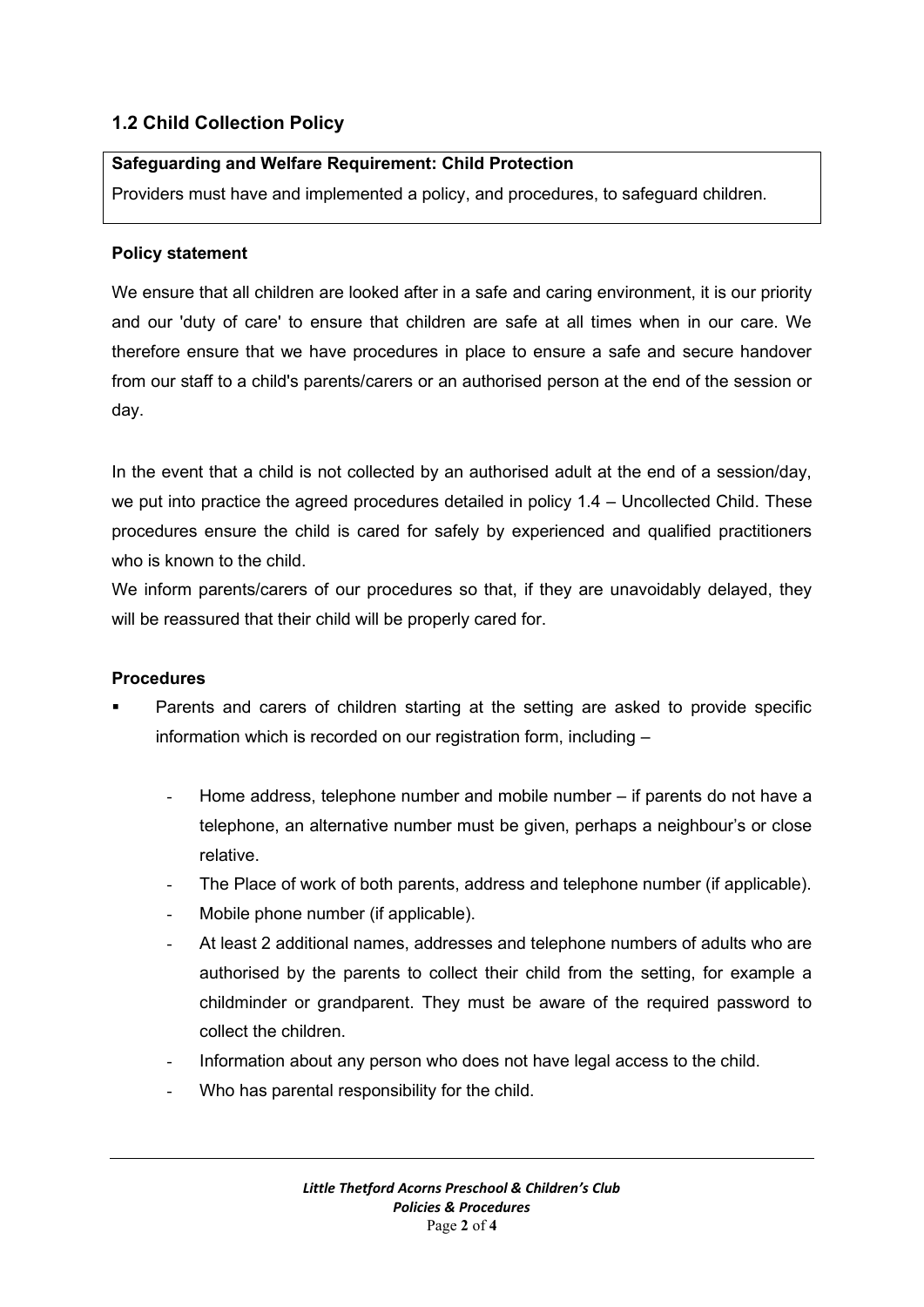- On occasions when parents are aware that they will not be at home or in their usual place of work, parents must advise how they can be contacted, which is recorded on their child's file, and must inform their Key Person or Manager. Staff members must be able to contact someone regarding a child at all times. This information will then be shared with all staff members and will be recorded in the office diary to ensure that all staff shift patterns are covered.
- On occasions when parents or persons normally authorised to collect the child are not able to collect the child and enough notice is given, they must provide us with the written details of the name, address and telephone number of the person who will be collecting their child and a password. These details must be recorded in our collection record book, which is kept in the office. Blank copies are within the lobby for easy access for parents to complete. If short notice is given, during the session time for example, then details are recorded in this collection book by a staff member and a password is given by the parent/carer over the phone. This will be communicated to all staff. The password is written within the diary in the office, which backs up the information within the collection record form.
- We agree with parents how the identification of the person who is to collect their child who has not been introduced to our staff members, will be verified. This is done with a one off password system whereby the parent will give us a password that the person collecting will write down or say to the Manager and Key Person upon collection.
- Parents are informed that if they are not able to collect their child as planned, they must inform us so that we can begin our back-up procedures. We provide parents with our contact telephone number so that they can contact us at all times.
- We also inform parents that in the event that their children are not collected from the setting by an authorised adult within the permitted timescale then the staff can no longer supervise the child on the premises. Staff will endeavour to contact parents and named contacts before this procedure is enforced. We will then apply our child protection procedures as set out in our Uncollected Child Policy. Any issues where someone other than a parent of the child has picked up late will result in the parents being informed of the situation.
- If a parent, carer or designated adult is more than 15 minutes late (or 5 minutes late if at the end of a session) in collecting their child the Manager is informed who will begin to try to contact an appropriate authorised adult.
- Late pick-up will result in a fee being charged please see Parent Handbook for charges.